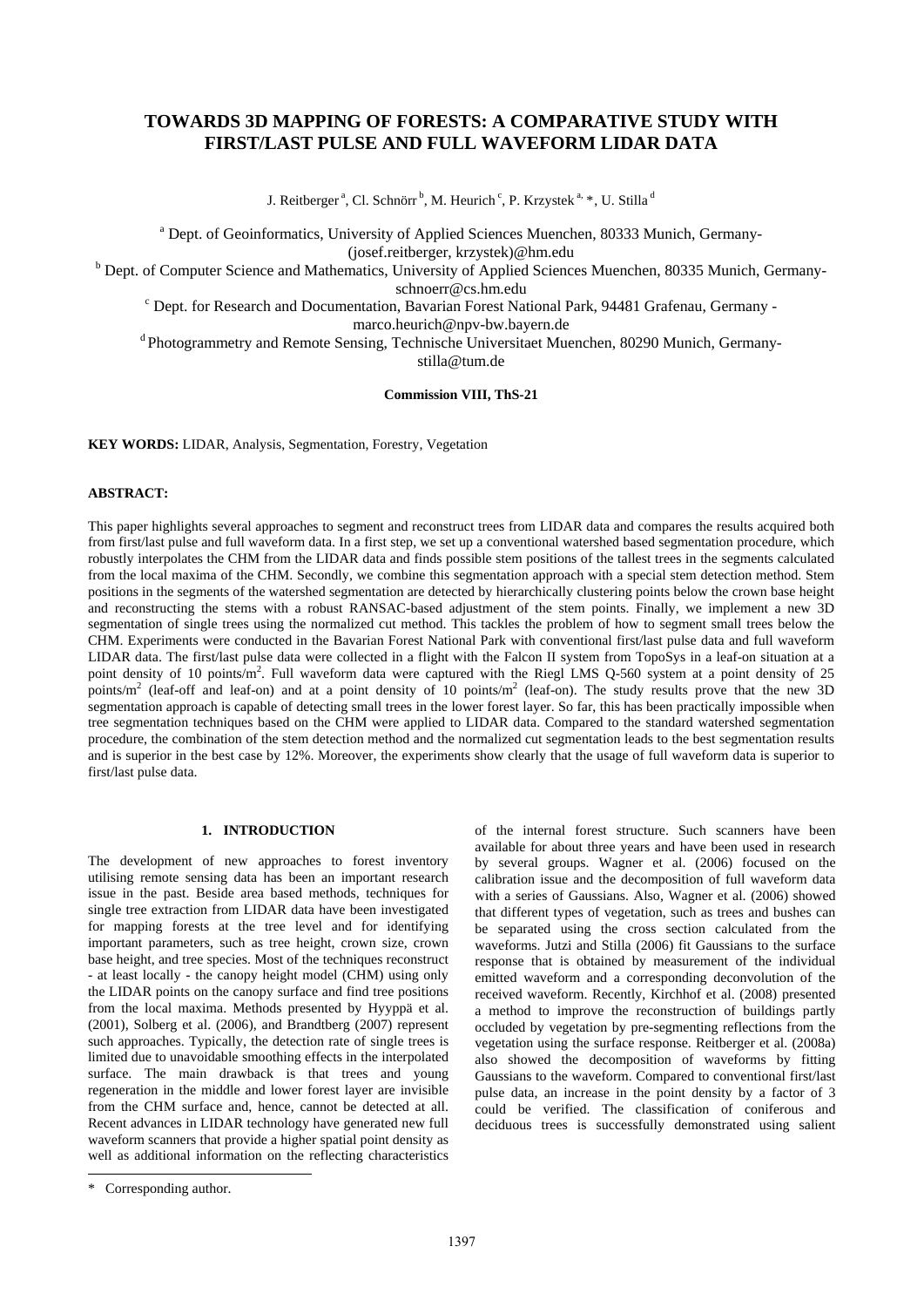features calculated from the pulse width and the intensity of the decomposed waveform.

Obviously, full waveform data render possible new approaches to reconstruct and classify objects, such as trees. However, an important question that still needs to be resolved is: how much do full waveform data really improve forest inventory methods compared to conventional first/last pulse data? More precisely, it will be certainly interesting to find out whether new extraction methods for single trees can be developed that take advantage of full waveform data and improve the detection rate significantly.

Thus, the objective of this paper is (i) to shortly highlight new segmentation methods that extract single trees using full waveform LIDAR data, (ii) to present the results of the methods when applied to first/last pulse data and full waveform data acquired in the same area in leaf-on and leaf-off situations at different point densities, and (iii) to compare the methods with respect to the success rate.

The paper is divided into five sections. Section 2 highlights three different segmentation methods. Section 3 shows the results that were obtained from conventional first/last pulse data (TopoSys Falcon II) and full waveform data (Riegl LMS-Q560) acquired in the Bavarian Forest National Park. Finally, the results are discussed with conclusions in sections 4 and 5.

## **2. METHODOLOGY**

#### **2.1 Pre-processing of LIDAR data**

We assume a point cloud in a region of interest (ROI) represented by  $X_i^T = (x_i, y_i, z_i, W_i, I_i)$  (*i* = 1,..., *N<sub>ROI</sub>*) LIDAR points that result from reflections of the laser beam at the positions  $(x_i, y_i, z_i)$ . In the case of a full waveform scanner, waveform decomposition provides the pulse width *Wi* and the intensity  $I_i$  as attributes (Jutzi and Stilla, 2005; Reitberger et al., 2008a). In comparison, conventional LIDAR systems provide only the coordinates of the reflections  $(x_i, y_i, z_i)$  and – in many cases – also the intensity. Since, in general, it is unknown how the intensity value is recorded in the conventional first/last pulse LIDAR systems, this parameter has not yet been considered of practical importance. The advantage of full waveform LIDAR data is that, basically, each reflection can be detected by the waveform decomposition. This is remarkable since conventional LIDAR systems – recording at most 5 reflections – have a dead zone of about 3 m, which make these systems effectively blind after a single reflection. The calibration of the values  $W_i$  and  $I_i$  is achieved by using the pulse width  $W^e$  and the intensity  $I^e$  of the emitted Gaussian pulse. Additionally, the intensity is corrected with respect to the run length  $s_m$  of the laser beam and a nominal distance  $s_0$  with

$$
W_{m}^{c} = W_{m}/W^{e}
$$
 (1)

$$
I_m^c = (I_m \cdot s_m^n) \big/ (I^e \cdot s_0^n) \tag{2}
$$

assuming a target size larger or equal to the footprint (Wagner et al., 2006). The factor *n* amounts theoretically to the value 2. In practice, however, it might deviate depending on the LIDAR system.

## **2.2 Watershed segmentation**

A first crude segmentation of the tree crowns is calculated from a CHM by the watershed algorithm (Vincent and Soille, 1991). The CHM is interpolated by means of least squares from the LIDAR points best representing the tree shapes (Reitberger et al., 2008a). The local maxima of the watershed segments define possible tree positions  $(X_{stem_i}^{CHM}, Y_{stem_i}^{CHM})$  (*i* = 1,...,  $N_{seg}$ ) (Fig. 1). Note that the interpolation process smoothes the CHM surface considerably in order to avoid over-segmentation. Thus, neighbouring trees are often not separated and, instead, form a tree group made up of single trees. Moreover, smaller trees in the intermediate and lower height levels cannot be recognised since they are not visible in the CHM.



Figure 1. Reconstructed CHM with local maxima as tree tops

#### **2.3 Stem detection**

The key idea of the stem detection is to separate neighbouring trees that have been combined to form a tree group and to improve the accuracy of the tree positions calculated from the local maxima. The approach is motivated by the observation that in case of full waveform data the stems of trees are very often clearly visible. The method works in a 3-step algorithm. First, it isolates points of the stem area from the crown points using an appropriate crown base height (Fig. 2a). Second, possible stem points are found by hierarchically clustering of these points using their horizontal distances. Third, the stem position is estimated with a robust RANSAC-based adjustment of the stem points (Reitberger et al., 2007). Note that several stems can be found within a tree segment. The figures 2b and 2c show a group of beech trees that are merged to one segment by the watershed algorithm. The stem detection method was able to identify the four stems that had been verified in the reference data. Thus, this approach improves the detection rate of single trees in the intermediate and upper tree level and the accuracy of the tree positions originally provided by the watershed segmentation. However, the crown points belonging to the original segment are not separated with respect to the detected stems. The stem positions  $(X^{SilDet}_{stem i}, Y^{SilDet}_{stem i}) (i = 1,...,N_{SilDet})$ provided by the stem detection are used later on in the 3D segmentation.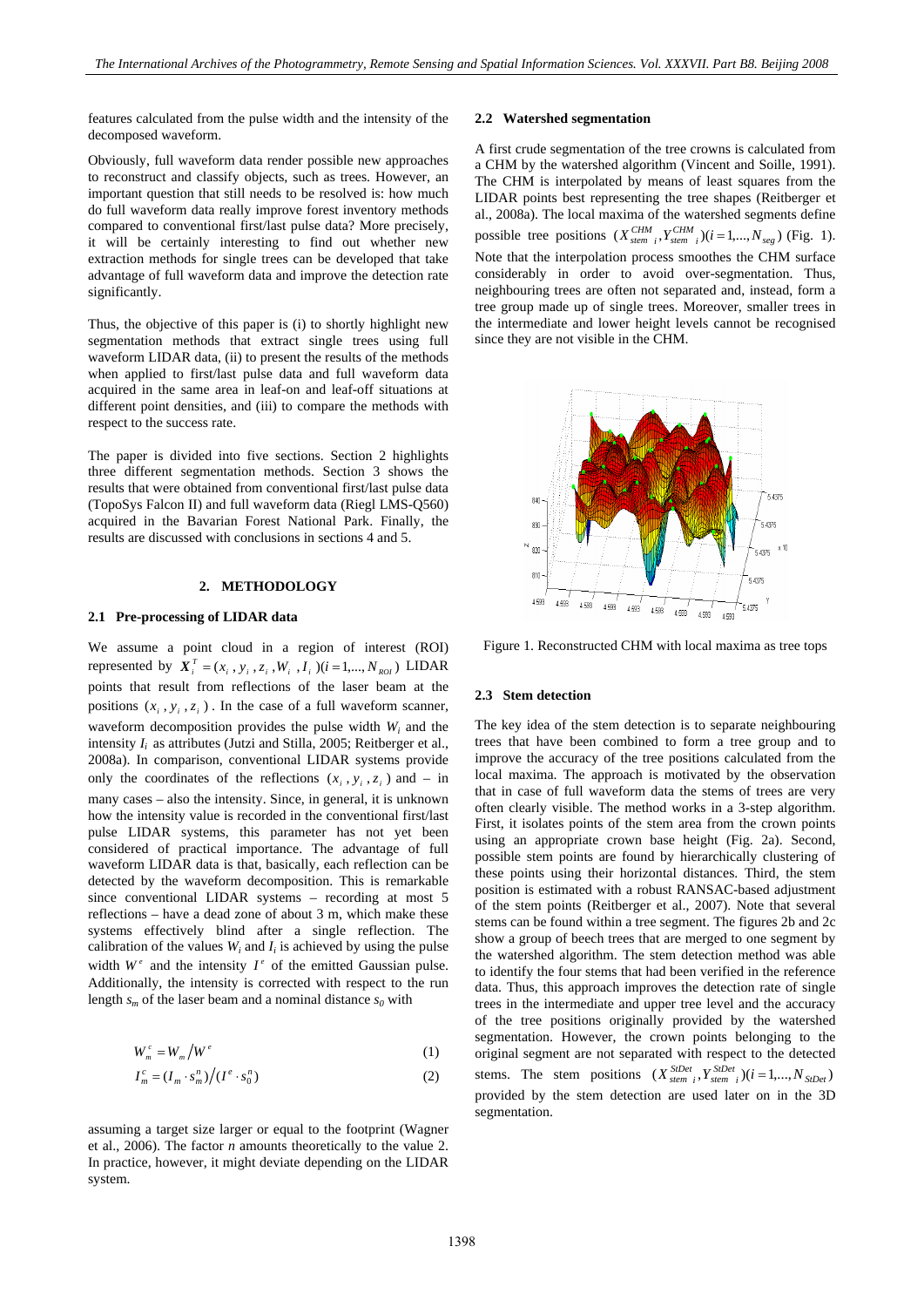

Figure 2. A group of beeches where a) crown and stem points are separated and b) and c) stems are reconstructed with RANSAC

#### **2.4 Normalized cut segmentation**

The stem detection works perfectly if there are enough stem reflections and if the stem area can be reliably separated from the crown points by the crown base height. It fails of course when young regeneration and small trees are located below tall trees. In order to tackle this problem, we have set up a true 3D segmentation of single trees using the normalized cut method known from image segmentation (Shi and Malik, 2000).



Figure 3a. Subdivision of ROI into a voxel structure

Figure 3b. Division of voxels into two tree segments *A* and *B*.

The normalized cut segmentation divides a graph *G* formed by the voxels (Fig. 3a) into disjoint voxel segments *A* and *B* (Fig. 3b) by maximising the similarity of the segment members and minimising the similarity between the segments *A* and *B*. The corresponding cost function is

$$
NCut(A, B) = \frac{Cut(A, B)}{Assoc(A, V)} + \frac{Cut(A, B)}{Assoc(B, V)}
$$
(3)

with  $Cut(A, B) = \sum_{i \in A, j \in B} w_{ij}$  as the total sum of weights between  $(A, B)$ 

the segments *A* and *B* and  $Assoc(A, V) = \sum_{i \in A, j \in V} w_{ij}$  representing  $(A, V)$ 

the sum of the weights of all edges ending in the segment *A*. The weights  $w_{ij}$  between two voxels are basically a function of the LIDAR point distribution and features calculated from the pulse width  $W_i$  and the intensity  $I_i$ . They define the similarity between the voxels. The minimisation of *NCut(A,B)* is solved by the corresponding generalised eigenvalue problem (Reitberger et al., 2008b).



Figure 4. Examples of normalized cut segmentation

The approach can use auxiliary data, such as for instance, information on the local maxima of a CHM  $(X_{\text{stem }i}^{CHM}, Y_{\text{stem }i}^{CHM})$  ( $i = 1,...,N_{\text{seg}}$ ), in order to weight the similarity between the voxels below the CHM maxima. Also, the results of the stem detection  $(X_{stem_i}^{StDet}, Y_{stem_i}^{StDet})$  (*i* = 1,...,  $N_{StDet}$ ) can be introduced to provide special weights for similarity between the voxels. The figure 4 shows complex situations where the normalized cut segmentation works excellently and where the watershed segmentation and stem detection approaches fail.

#### **3. EXPERIMENTS**

#### **3.1 Material**

Experiments were conducted in the Bavarian Forest National Park (49° 3' 19" N, 13° 12' 9" E). 18 sample plots with an area size between  $1000 \text{ m}^2$  and  $3600 \text{ m}^2$  were selected in the mixed mountain forests. Reference data for all trees with DBH larger than 10 cm were collected for 688 Norway spruce (*Picea abies*), 812 European beeche (*Fagus sylvatica*), 70 fir (*Abies alba*), 71 Sycamore maple (*Acer pseudoplatanus*), 21 Norway maple (*Acer platanoides*) and 2 lime trees (*Tilia europaea*). Tree parameters, such as DBH, total tree height, stem position, and tree species were measured and determined by GPS, tacheometry, and the 'Vertex III' system. First/last pulse data were recorded by TopoSys with the Falcon II system. Full waveform data were collected by Milan Flug GmbH using the Riegl LMS-Q560 system. Table 1 contains details on the point density, leaf-on and leaf-off conditions during the flights and the footprint size. The term point density is referring to the nominal value influenced by the PRF, flying height, flying speed and strip overlap. These data sets allow the comparison of conventional and full waveform systems, which were flown in the same area. However, the data set IV is only available for 12 reference plots, referred to as 'Area E'. This has to be considered when comparing results of other data sets with this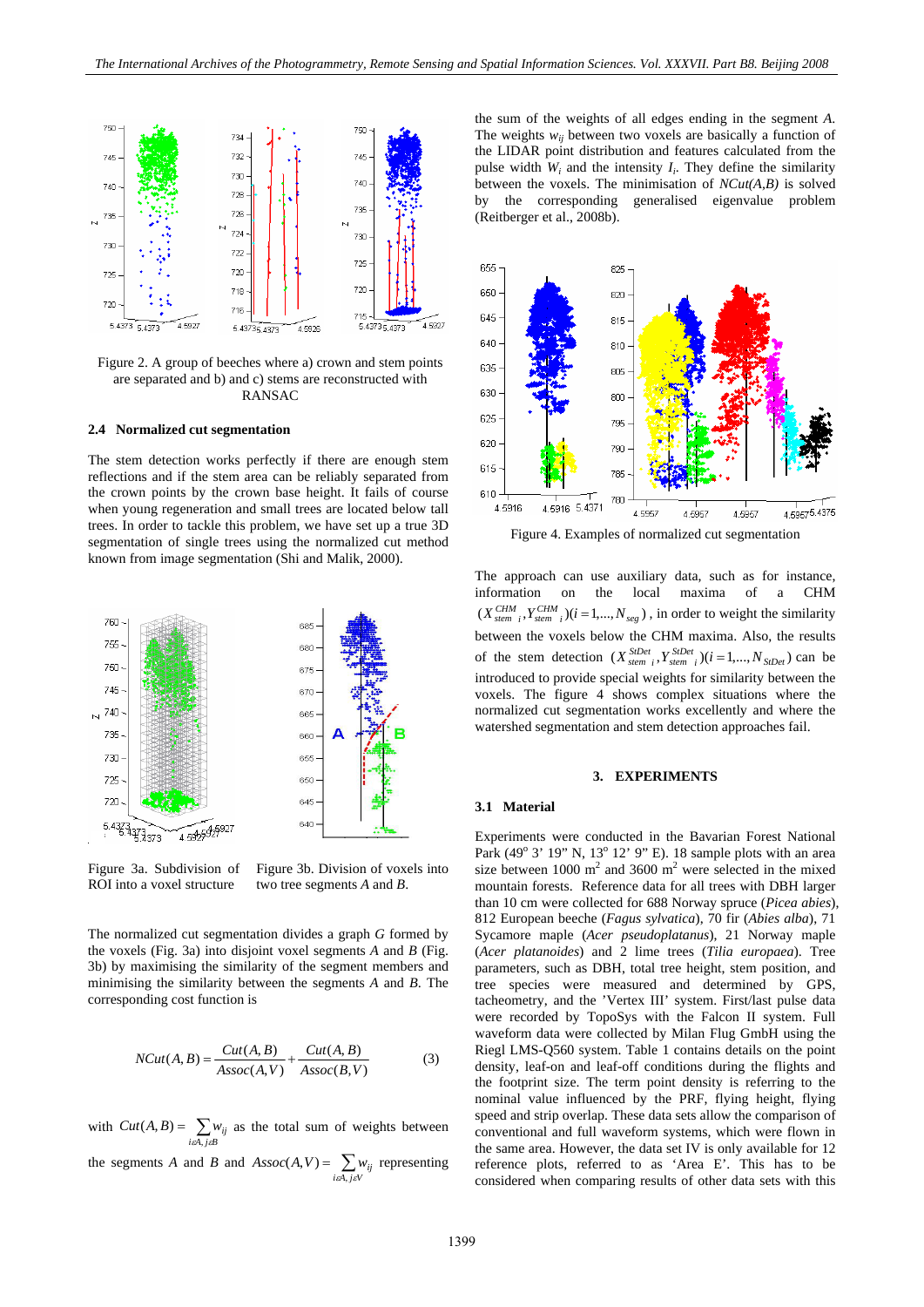data set. Naturally, the reference data were updated for the individual flying dates. Reference trees are plotted in the figures 3, 4, 6 and 7 as black vertical lines.

| Time of flight     | Sept. $02$           | May $06$                       | May '07                        | May '07                           |
|--------------------|----------------------|--------------------------------|--------------------------------|-----------------------------------|
| Data set           |                      | Н                              | Ш                              | IV                                |
| Foliage            | Leaf-on              | Leaf-off                       | Leaf-on                        | Leaf-on                           |
| Scanner            | TopoSys<br>Falcon II | Riegl LMS-<br>O <sub>560</sub> | Riegl LMS-<br>O <sub>560</sub> | Riegl<br>LMS-<br>O <sub>560</sub> |
| Pts/m <sup>2</sup> | 10                   | 25                             | 25                             | 10                                |
| FOV [deg]          | 14.3                 | 45                             | 60                             | 60                                |
| HAAT[m]            | 850                  | 400                            | 400                            | 500                               |
| Footprint [cm]     | 85                   | 20                             | 20                             | 25                                |
| Ref. plots         | all                  | all                            | all                            | Area E                            |

Table 1. Different ALS campaigns

## **3.2 Segmentation and evaluation of the results**

The different segmentation approaches were applied to all the plots in a batch procedure without any manual interaction. The accuracy and reliability of the presented methods are evaluated in the following way: the tree positions from the segmentation are compared with reference trees if (i) the distance to the reference tree is smaller than 60% of the mean tree distance within the plot and (ii) the height difference between  $h_{tree}$  and the height of the reference tree is smaller than 15% of the top height  $h_{top}$  of the plot, where  $h_{top}$  is defined as the average height of the 100 highest trees per ha (Heurich, 2006). If a reference tree is assigned to more than one tree position, the tree position with the shortest distance to the reference tree is selected. Reference trees that are linked to one tree position are so-called 'detected trees' and reference trees without any link to a tree position are treated as 'non-detected' trees. Finally, a tree position without a link to a reference tree is referred to as a 'false positive' tree. Furthermore, the trees are subdivided into 3 layers with respect to the mean height *hmean* of the tallest hundred trees per ha. The lower layer contains all trees below 50% of *hmean*, the intermediate layer refers to all trees between 50% of *hmean* and 80% of *hmean*, and finally, the upper layer contains the rest of the trees.

#### **3.3 Benefit of 3D segmentation**

In the first instance, we will highlight how the new 3D segmentation, based on normalized cut and the stem detection method, compares to the 2D segmentation method. As described in Reitberger et al. (2008b), the normalized cut segmentation not only uses voxel coordinates but also uses features derived from the intensity and pulse width. Furthermore, tree positions calculated either from the local maxima of the segmented CHM or by the stem detection method can be utilized. These factors parameterise weighting functions, which describe the similarity between the voxels (Table 2). Therefore, we discuss the segmentation results for the data set II with respect to these options of the approach (Table 3).

The conventional watershed based segmentation ('W') leads to an overall detection rate of about 48%. As expected, the detection rate is rather poor in the lower forest layer. A combination of the watershed segmentation and the stem detection ('W+S') works successfully in the intermediate and upper layers and improves the overall detection rate by 4%.

Most notably, the 3D segmentation ('Ncut') generally increases the detection rate considerably in the lower and intermediate layers for all options. The detection rate in the upper layer does not improve, if only voxel coordinates and features are used as similarity measures.

| Option:        | Parameterisation of weighting function                                    |
|----------------|---------------------------------------------------------------------------|
| $NCut_C$       | Coordinates                                                               |
| $NCut_{CF}$    | Coordinates, Features                                                     |
| $NCut_{CPm}$   | Coordinates, Position of maxima from CHM                                  |
| $NCut_{CPms}$  | Coordinates, Positions of maxima from CHM and<br>stem detection           |
| $NCut_{CFPms}$ | Coordinates, Features, Positions of maxima from<br>CHM and stem detection |

Table 2. Options of normalized cut segmentation

| Method         | Detected trees per height layer [%] |           |    |       | False pos. [%] |
|----------------|-------------------------------------|-----------|----|-------|----------------|
|                | low                                 | intermed. | up | total |                |
| W              | 5                                   | 21        | 77 | 48    |                |
| $W + S$        |                                     | 27        | 82 | 52    | 5              |
| $NCut_C$       | 18                                  | 32        | 77 | 53    | 6              |
| $NCut_{CF}$    | 19                                  | 35        | 77 | 54    | 6              |
| $NCut_{CPM}$   | 20                                  | 36        | 83 | 57    |                |
| $NCut_{CPms}$  | 20                                  | 37        | 86 | 59    | 9              |
| $NCut_{CFPms}$ | 21                                  | 38        | 87 | 60    | Q              |





Figure 5. Comparison of single tree detection with data set II

If the tree positions – calculated from the local maxima of the CHM and by the stem detection – are used, the detection rate in the upper and intermediate layers is significantly improved by up to 10%. If features are used, the gain is small (by 1%) but always significant. In summary, the 3D segmentation and stem detection increase the overall detection rate by 12%. Most interestingly, the improvement is more evident in the lower and intermediate levels by about 16%. This is remarkable and shows that the new 3D segmentation technique can successfully detect smaller trees below the CHM. The high spatial point density of the full waveform data, which practically contain all relevant reflections of the laser beam, turns out as to be the key factor for segmenting in 3D, not only the dominant trees but also the dominated smaller trees in the lower and intermediate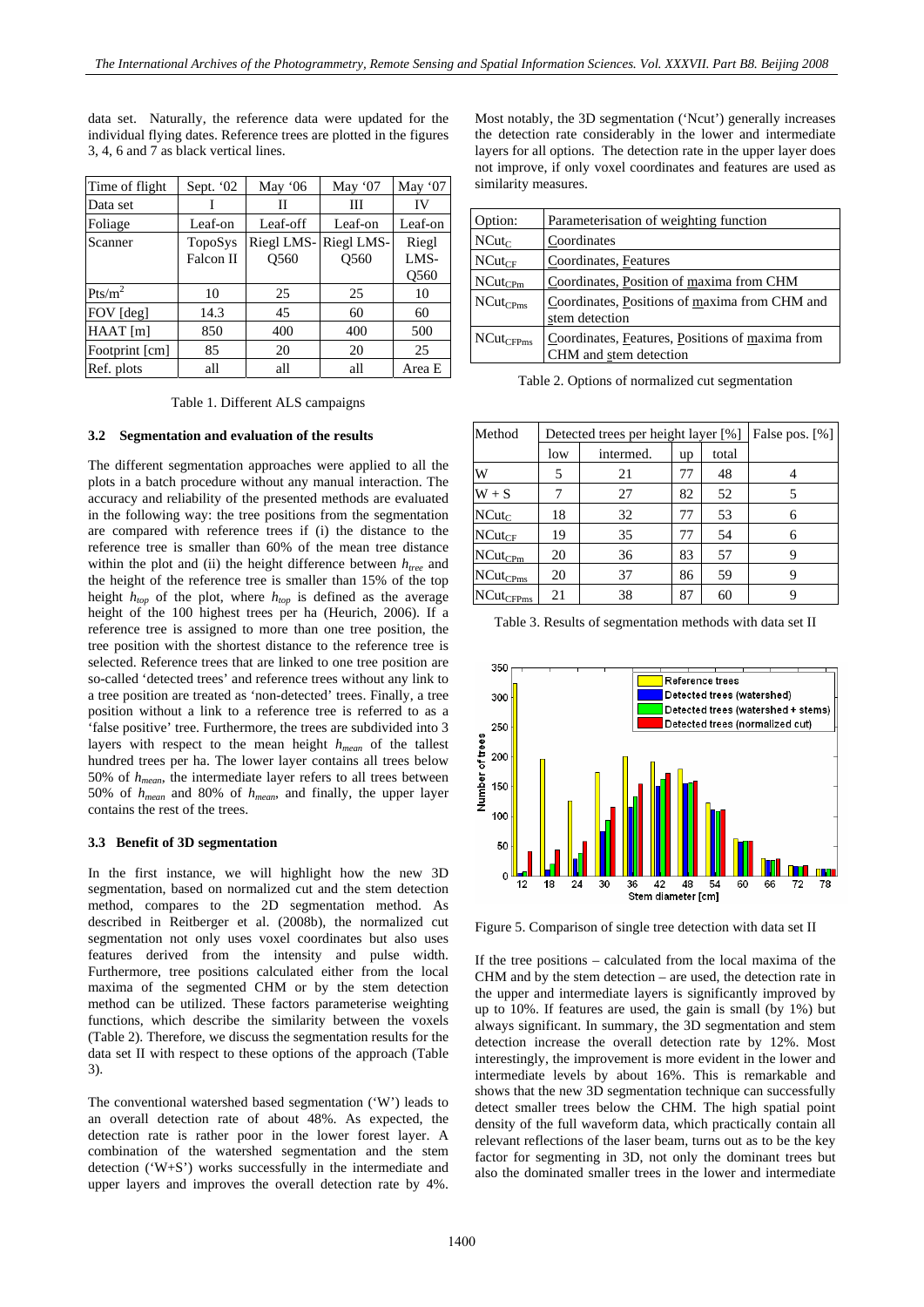layers. However, this increased detection rate reduces the reliability of the segmentation process by a factor of 2 in terms of false positives. Figure 5 illustrates the improvement of the detection rate graphically, but also shows that there are still many undetected smaller trees. Possible reasons, therefore, are shown in figure 6, where several smaller trees are merged to one segment. These trees remain statistically undetected since the positions and heights of the segmented trees do not correspond with the reference trees within the assumed error tolerances. However, as the figure 6 clearly shows, the 3D structure of the forest area is fully captured and separated into the dominant trees and the group of small trees of the understorey. Thus, the segments of dominant trees are mostly not affected by trees from the understorey. Subsequent analyses of tree species and timber volume will be more precise than they would be with 2D segments calculated from the watershed segmentation method.



Figure 6. Two examples where several small trees are merged to one segment (blue)

#### **3.4 Leaf-on versus leaf-off**

The results given in table 3 for leaf-off conditions can also be compared with full waveform data captured in the same area and with the same point density in leaf-on condition (data set III). Table 4 shows that the watershed segmentation and stem detection do not change in all layers, both in detection rate and in reliability. Apparently, the reconstructed surface of the CHM is identical in both foliage conditions, and the crown shape of deciduous trees is well represented even in a leaf-off situation. As expected, the detection rate deteriorates in the case of the normalized cut segmentation in the lower and intermediate layer by roughly 5% due to the reduced penetration rate of the laser beam, which in turn causes a worse spatial distribution of the reflections. Finally, the number of false positives does not change significantly for the normalized cut segmentation.

| Method         | Detected trees per height layer [%] | False pos. |       |       |                   |
|----------------|-------------------------------------|------------|-------|-------|-------------------|
|                | lower                               | intermed.  | upper | total | $\lceil\% \rceil$ |
| W              | 5                                   | 20         | 79    | 48    |                   |
| $W + S$        | 6                                   | 27         | 83    | 52    | 6                 |
| $NCut_C$       | 13                                  | 29         | 73    | 49    |                   |
| $NCut_{CF}$    | 16                                  | 29         | 73    | 50    |                   |
| $NCut_{CPm}$   | 15                                  | 29         | 82    | 54    | 9                 |
| $NCut_{CPms}$  | 15                                  | 31         | 86    | 57    | 10                |
| $NCut_{CFPms}$ | 17                                  | 32         | 86    | 58    | 10                |

Table 4. Results of segmentation methods with data set III

## **3.5 Impact of point density**

If we restrict data set III to the area E and compare it with data set IV, the impact of the nominal point density on the segmentation methods can be shown. Tables 5 and 6 demonstrate that the detection rate and false positives are practically the same for both point densities. Only the stem detection benefits from the higher point density and shows a detection rate that is 2% better than it is with lower point density. Obviously, although the number of penetrating laser beams is significantly reduced, the most relevant tree structures are still detected by reflections.

| Method         | Detected trees per height layer [%] |           |       |       | False pos.                  |
|----------------|-------------------------------------|-----------|-------|-------|-----------------------------|
|                | lower                               | intermed. | upper | total | $\lceil \frac{9}{0} \rceil$ |
| W              |                                     | 20        | 82    | 55    |                             |
| $W + S$        |                                     | 29        | 87    | 60    |                             |
| $NCut_{CFPms}$ | 24                                  | 35        | 88    | 66    |                             |

Table 5. Results of segmentation methods with data set III (only area E)

| Method         | Detected trees per height layer [%] |           |       |       | False pos.         |
|----------------|-------------------------------------|-----------|-------|-------|--------------------|
|                | lower                               | intermed. | upper | total | $\lceil \% \rceil$ |
| W              |                                     | 21        | 84    | 57    |                    |
| $W + S$        |                                     | 22        | 86    | 58    |                    |
| $NCut_{CFPms}$ | 26                                  | 33        | 87    | 65    |                    |

| Table 6. Results of segmentation methods with data set IV |
|-----------------------------------------------------------|
| (Area E)                                                  |

## **3.6 First/Last pulse versus full waveform**

Finally, we compare the segmentation methods with respect to conventional first/last pulse data (data set I; table 7) and full waveform data that have the same nominal point density (data set IV; table 6). The foliage condition is leaf-on in both cases.

| Method        | Detected trees per height layer [%] |           |       |       | False pos.                  |
|---------------|-------------------------------------|-----------|-------|-------|-----------------------------|
|               | lower                               | intermed. | upper | total | $\lceil \frac{9}{0} \rceil$ |
| W             |                                     | 12        | 80    | 52    |                             |
| $W + S$       |                                     |           | 80    | 52    |                             |
| $NCut_{CPms}$ | 15                                  |           | 77    | 55    |                             |

Table 7. Results of segmentation methods with data set I (only area E)

The total detection rate of the 2D watershed based segmentation is better by 5% for the full waveform data. The number of false positives is basically the same. The main reason for this is that the full waveform data represent the tree shape more precisely since the waveform decomposition even detects weak reflections and reflections resulting from adjacent targets. This leads to an effective point density, which is higher by a factor of 2 - 3 compared to first/last pulse data.

Contrary, first/last pulse systems ignore most of these reflections due to the inherent detection method and the dead zone of about 3 m after the first reflection. For example, figures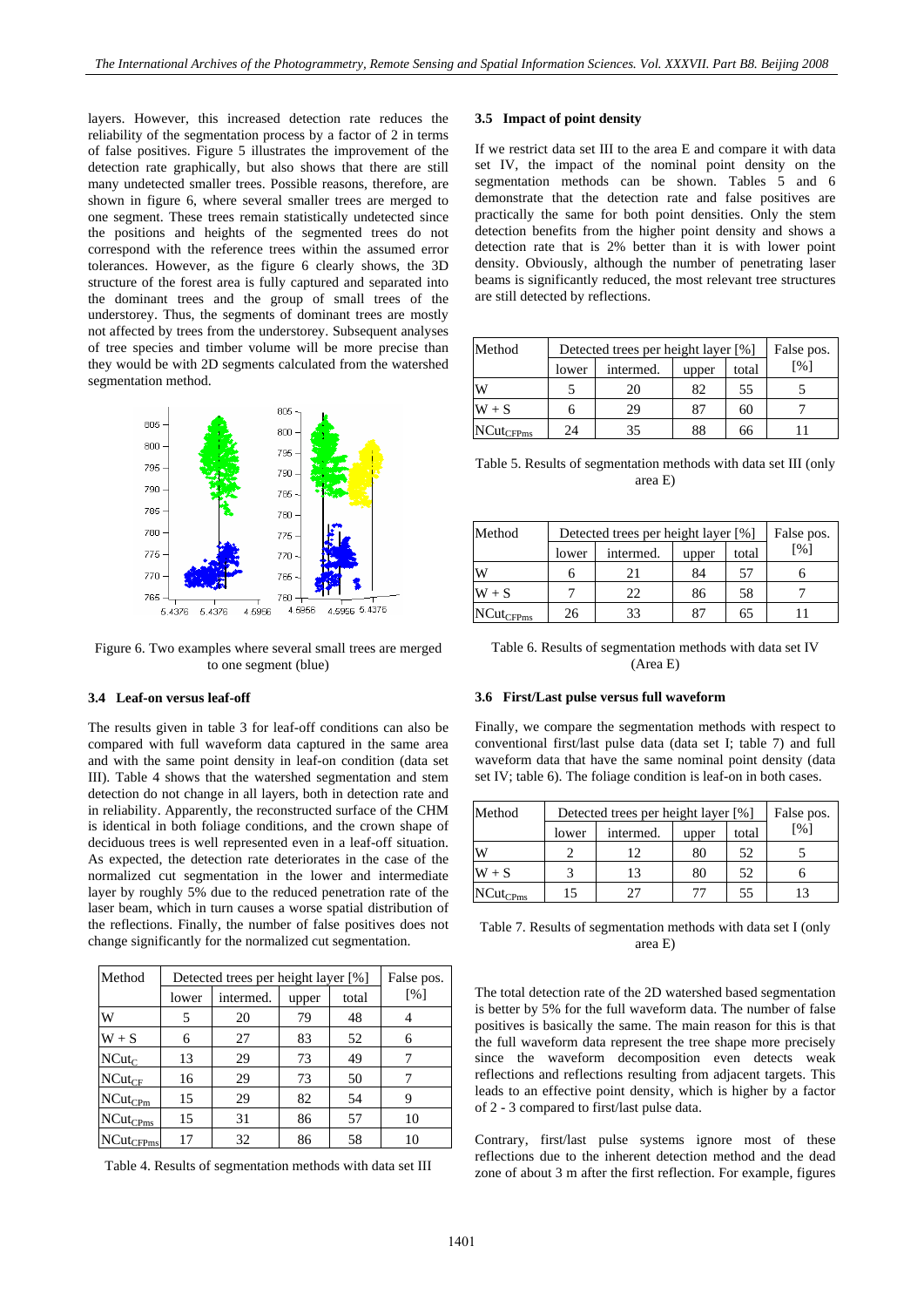7a and 7b show two neighbouring spruce captured both with first/last pulse data and with full waveform data.



Figure 7. Neighbouring spruces captured a) with first/last pulse data and b) with full waveform data



Figure 8. a) Detailed view on crown points of fig. 7b and b) waveform of the two marked points

In figure 8b, a typical waveform is depicted that results from two adjacent targets (black points in fig. 8a) with a distance of 1 m. Obviously, the tree shape is better detected by the full waveform data. If we focus on the normalized cut segmentation in tables 6 and 7 the benefit of full waveform data becomes clearer. The total detection rate amounts to 65%, which is 10% better than with first/last pulse data. Remarkable is the fact that the normalized cut segmentation increases the detection rate in the lower and intermediate layer even for the first/last pulse data.

# **4. DISCUSSION**

The watershed segmentation method generates results that are comparable with results obtained by Heurich (2006), who obtained a detection rate of 45% in almost the same reference areas using data set I. In general, the experiments with the different data sets show that a combination of the normalized cut segmentation with the watershed segmentation and the stem detection methods always provides the best results. Using only the normalized cut segmentation with voxel coordinates improves the segmentation significantly in the lower and intermediate layers, whereas the detection rate in the upper layer is equal or even slightly worse than the detection rate of the watershed segmentation method. The implementation of the tree positions from the local CHM maxima and the stem detection improves the detection rate in the upper layer significantly. The use of the features, intensity and pulse width, shows a small, but constant improvement.

A comparison of the different foliage conditions demonstrates a higher detection rate for the leaf-off data set mainly in the lower and intermediate layer because of the higher penetration of the deciduous trees in the leaf-off situation. Thus, the leaf-off situation seems to be the more appropriate flying time to segment trees in 3D, at least for mixed mountain forests that are scanned with a high point density. Note that the leaf-off condition is advantageous for deriving a DTM and for classifying coniferous and deciduous trees (Reitberger et al. 2008a).

The experiment with the different point densities showed that a nominal point density higher than  $10 \text{ pts/m}^2$  does not improve the detection rate considerably. However, it remains to be seen whether a higher density would be advantageous for estimating other parameters, such as timber volume.

Finally, the experiments show that the use of full waveform data is clearly superior to first/last pulse data. All segmentation approaches shown in this paper work better with full waveform data. Most notably, only the normalized cut segmentation can take advantage of the high spatial point density that the full waveform technique provides. In summary, the significant improvement of the detection rate – especially apparent in the lower and intermediate layers – is influenced both by the full waveform data and the new normalized cut segmentation.

## **5. CONCLUSIONS**

We have shown in this paper how several segmentation methods work with conventional first/last pulse data and full waveform data. The combination of a new normalized cut segmentation with the tree positions derived with watershed segmentation or stem detection methods leads to a significant improvement in the detection rate, especially in the case of full waveform data.

#### **LITERATURE**

Brandtberg, T., 2007. Classifying individual tree species under leaf-off and leaf-on conditions using airborne lidar. *ISPRS Journal of Photogrammetry and Remote Sensing*, 61, pp. 325 – 340.

Heurich, M., 2006. Evaluierung und Entwicklung von Methoden zur automatisierten Erfassung von Waldstrukturen aus Daten flugzeuggetragener Fernerkundungssensoren. Forstlicher Forschungsbericht München, Nr. 202, ISBN 3- 933506-33-6. [http://meadiatum2/ub.tum.de/.](http://meadiatum2/ub.tum.de/) (Accessed February 18, 2007).

Hyyppä, J., Kelle, O., Lehikoinen, M., Inkinen, M., 2001. A segmentation-based method to retrieve stem volume estimates from 3-D tree height models produced by laser scanners. *IEEE Transactions on Geoscience and remote Sensing,* 39:969-975.

Jutzi, B., Stilla, U., 2005. Waveform processing of laser pulses for reconstruction of surfaces in urban areas. In: Moeller M, Wentz E (eds) 3th International Symposium: Remote sensing and data fusion on urban areas, URBAN 2005. International